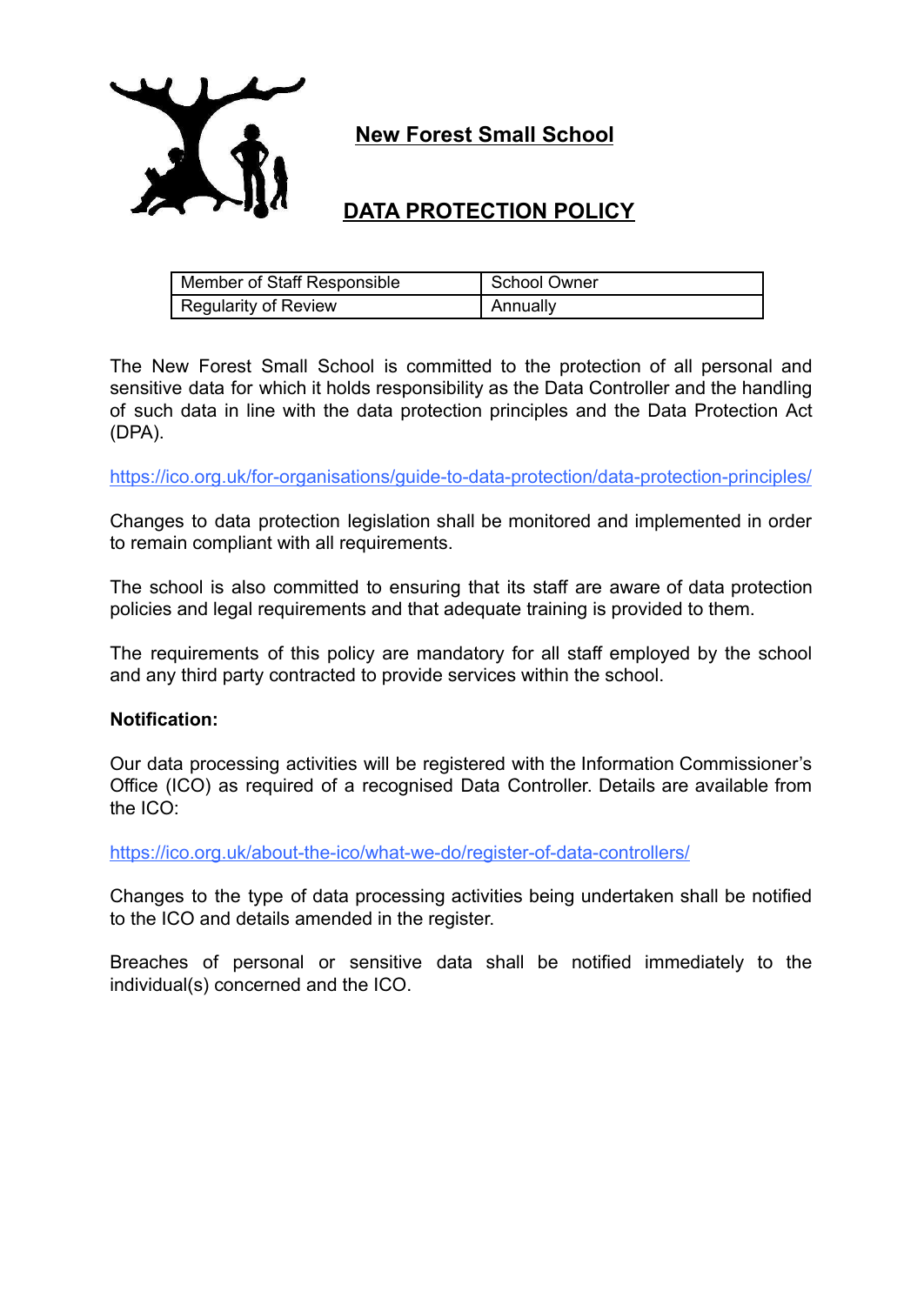# **Personal and Sensitive Data:**

All data within the school's control shall be identified as personal, sensitive or both to ensure that it is handled in compliance with legal requirements and access to it does not breach the rights of the individuals to whom it relates.

The definitions of personal and sensitive data shall be as those published by the ICO for guidance:

<https://ico.org.uk/for-organisations/guide-to-data-protection/key-definitions/>

The principles of the General Data Protection Regulations shall be applied to all data processed:

- 1. Processed fairly and lawfully
- 2. Obtained only for lawful purposes, and is not further used in any manner incompatible with those original purposes
- 3. Accurate and, where necessary, kept up to date,
- 4. Adequate, relevant and not excessive in relation to the purposes for which it is processed
- 5. Not kept for longer than is necessary for those purposes
- 6. Processed in accordance with the rights of data subjects under the DPA
- 7. Protected by appropriate technical and organisational measures against unauthorised or unlawful processing and against accidental loss, destruction or damage
- 8. Not transferred to a country or territory outside the European Economic Area unless that country or territory ensures an adequate level of protection of the personal information

### **Fair Processing / Privacy Notice:**

We shall be transparent about the intended processing of data and communicate these intentions via notification to staff, parents and pupils prior to the processing of individual's data.

Notifications shall be in accordance with ICO guidance and, where relevant, be written in a form understandable by those defined as 'Children' under the legislation.

## [https://ico.org.uk/for-organisations/guide-to-data-protection/privacy-notices-transparency-an](https://ico.org.uk/for-organisations/guide-to-data-protection/privacy-notices-transparency-and-control/) [d-control/](https://ico.org.uk/for-organisations/guide-to-data-protection/privacy-notices-transparency-and-control/)

The intention to share data relating to individuals to an organisation outside of our school shall be clearly defined within notifications and details of the basis for sharing given. Data will be shared with external parties in circumstances where it is a legal requirement to provide such information. Any proposed change to the processing of individual's data shall first be notified to them.